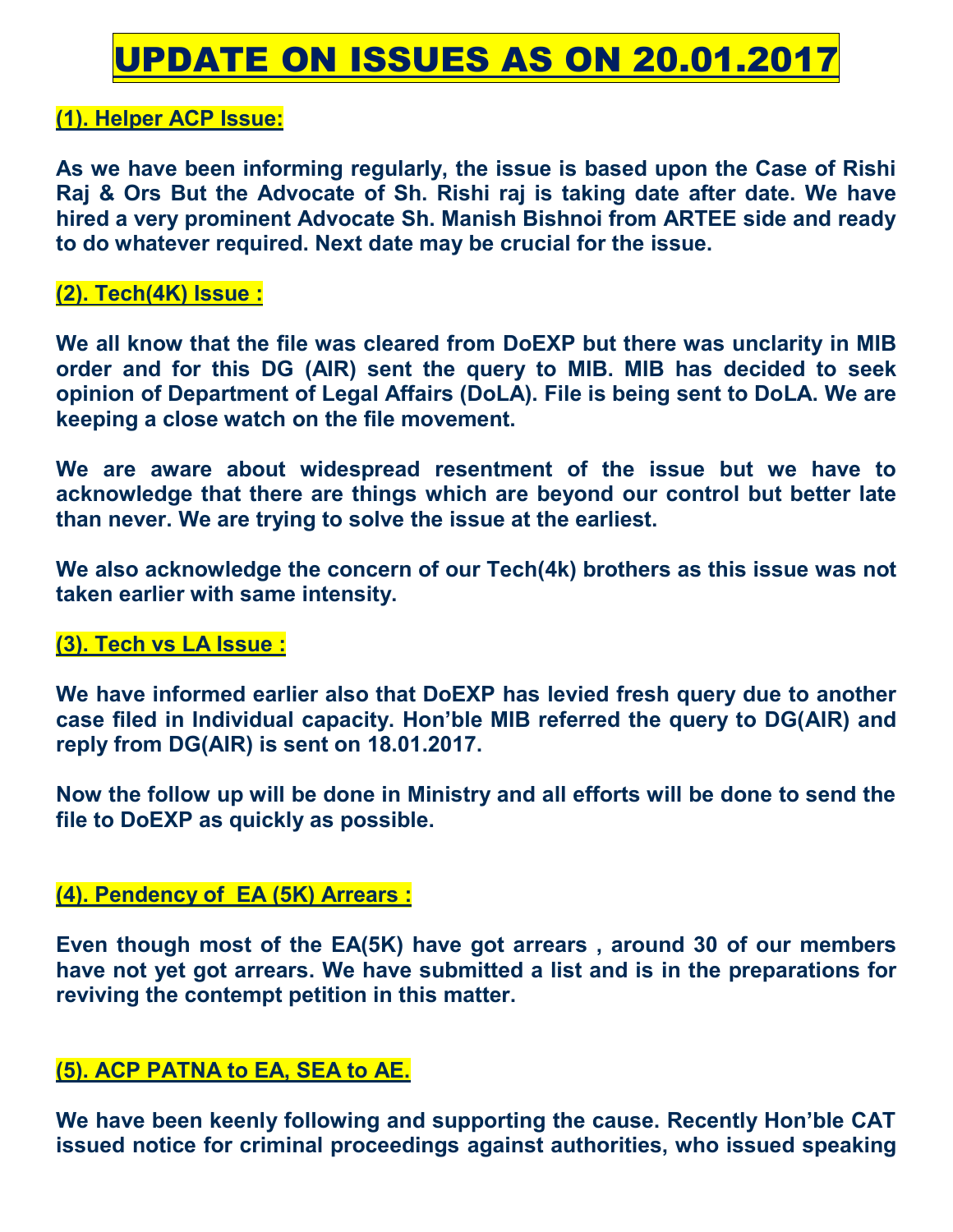**Order. In another development a district court from Motihari has found a case of criminal offence in first instance and notices are issued to DG(AIR), Dy.Director, DDK Patna and DDA(E), DG(AIR).** 

**We are vigorously following it to get it solved.** 

# **(6). SEA to AE Promotions:**

**As informed earlier, DG(AIR) has asked NABM to conduct the examination as per existing Rules for the vacancies upto July 2012, the date on which the decision of Merger was taken.** 

**A reminder is sent to NABM to conduct the examination.** 

# **(7). EA and SEA Merger:**

**Prasar Bharati has asked DG(AIR) for a fresh proposal in Grade Pay 4600/ as the earlier proposal was in Grade Pay Rs.4200/. This proposal is sent. The issue is being followed in Prasar Bharati. Follow-up work may delay as Prasar Bharati Office is being shifted from PTI Building to Phase-III, Doordarshan Bhawan, Copernicus Marg, New Delhi-110001**

#### **(8). Tech and Sr.Tech Merger:**

**The issue is being followed separately.** 

# **(9). AE to ADE Promotions:**

**As informed earlier, with the persuasion of ARTEE, DG(AIR) has agreed to consider our concerns raised by our Members like eligibility from next date of acquiring degree and missing names.** 

# **(10). Funding after March 2017:**

**The issue is concerned to all the employees and we have taken it up in September 2016 itself. As per our information Hon'ble MIB is in the process of preparing a Cabinet Note.** 

**We have sent another reminder today with a request to our Hon'ble Prime Minister.** 

# **(11). Cadre Review of Engg. Cadres:**

**We know that Cadre Review Exercise shall solve many of our problems. Prasar Bharati has asked DG(AIR) to sent its comments on some of the contentious**